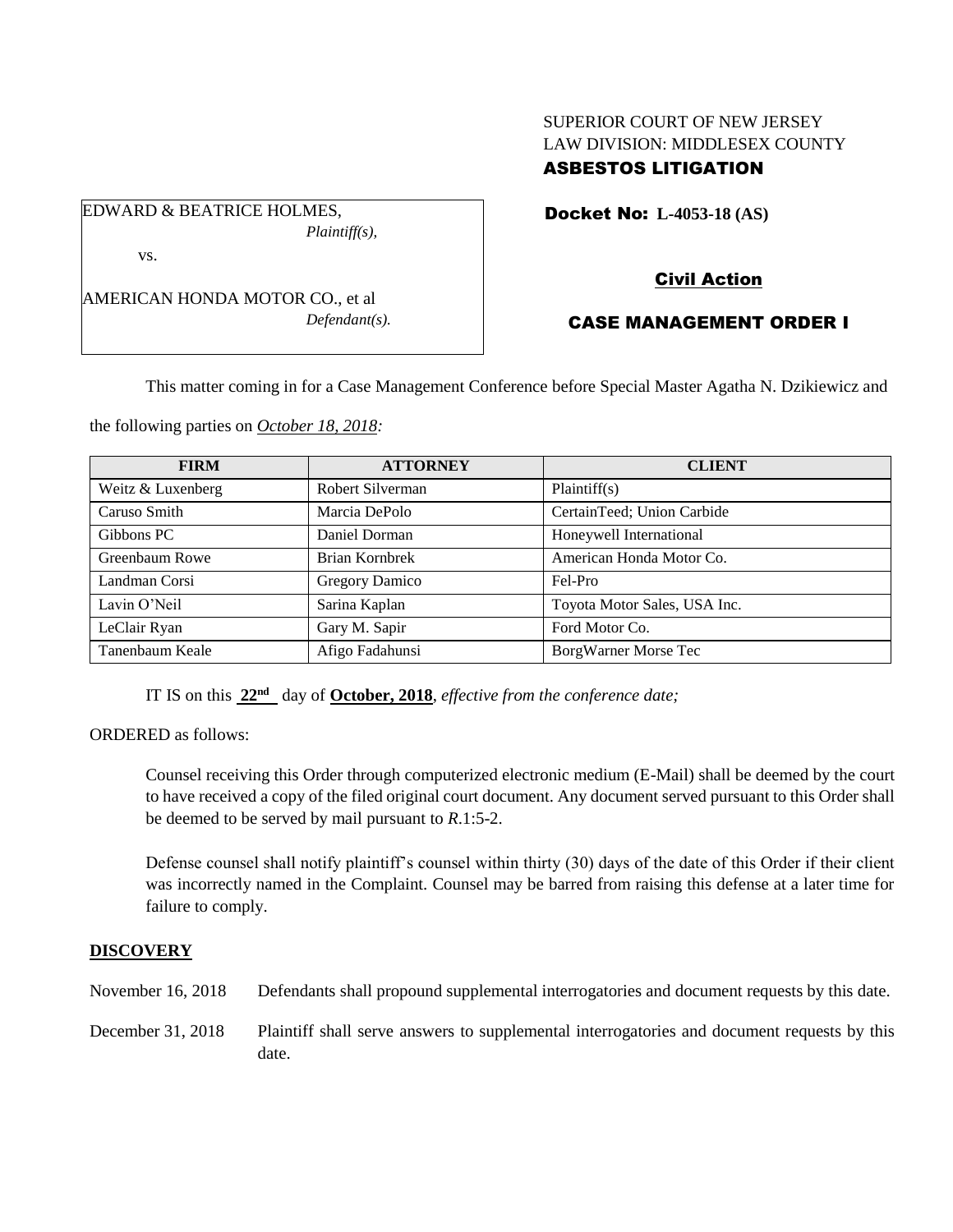- March 29, 2019 Fact discovery, including depositions, shall be completed by this date. Plaintiff's counsel shall contact the Special Master within one week of this deadline if all fact discovery is not completed.
- March 29, 2019 Depositions of corporate representatives shall be completed by this date.

### **EARLY SETTLEMENT**

June 14, 2019 Settlement demands shall be served on all counsel and the Special Master by this date.

#### **SUMMARY JUDGMENT MOTION PRACTICE**

| June 14, 2019 | Plaintiff's counsel shall advise, in writing, of intent not to oppose motions by this date. |
|---------------|---------------------------------------------------------------------------------------------|
| June 28, 2019 | Summary judgment motions shall be filed no later than this date.                            |
| July 26, 2019 | Last return date for summary judgment motions.                                              |

#### **MEDICAL DEFENSE**

- May 31, 2019 Plaintiff shall serve medical expert reports by this date. May 31, 2019 Upon request by defense counsel, plaintiff is to arrange for the transfer of pathology specimens and x-rays, if any, by this date.
- August 30, 2019 Defendants shall identify its medical experts and serve medical reports, if any, by this date. In addition, defendants shall notify plaintiff's counsel (as well as all counsel of record) of a joinder in an expert medical defense by this date.

### **LIABILITY EXPERT REPORTS**

- May 31, 2019 Plaintiff shall identify its liability experts and serve liability expert reports or a certified expert statement by this date or waive any opportunity to rely on liability expert testimony.
- August 30, 2019 Defendants shall identify its liability experts and serve liability expert reports, if any, by this date or waive any opportunity to rely on liability expert testimony.

#### **EXPERT DEPOSITIONS**

September 30, 2019 Expert depositions shall be completed by this date. To the extent that plaintiff and defendant generic experts have been deposed before, the parties seeking that deposition in this case must file an application before the Special Master and demonstrate the necessity for that deposition. To the extent possible, documents requested in a deposition notice directed to an expert shall be produced three days in advance of the expert deposition. The expert shall not be required to produce documents that are readily accessible in the public domain.

 $\_$  ,  $\_$  ,  $\_$  ,  $\_$  ,  $\_$  ,  $\_$  ,  $\_$  ,  $\_$  ,  $\_$  ,  $\_$  ,  $\_$  ,  $\_$  ,  $\_$  ,  $\_$  ,  $\_$  ,  $\_$  ,  $\_$  ,  $\_$  ,  $\_$  ,  $\_$  ,  $\_$  ,  $\_$  ,  $\_$  ,  $\_$  ,  $\_$  ,  $\_$  ,  $\_$  ,  $\_$  ,  $\_$  ,  $\_$  ,  $\_$  ,  $\_$  ,  $\_$  ,  $\_$  ,  $\_$  ,  $\_$  ,  $\_$  ,